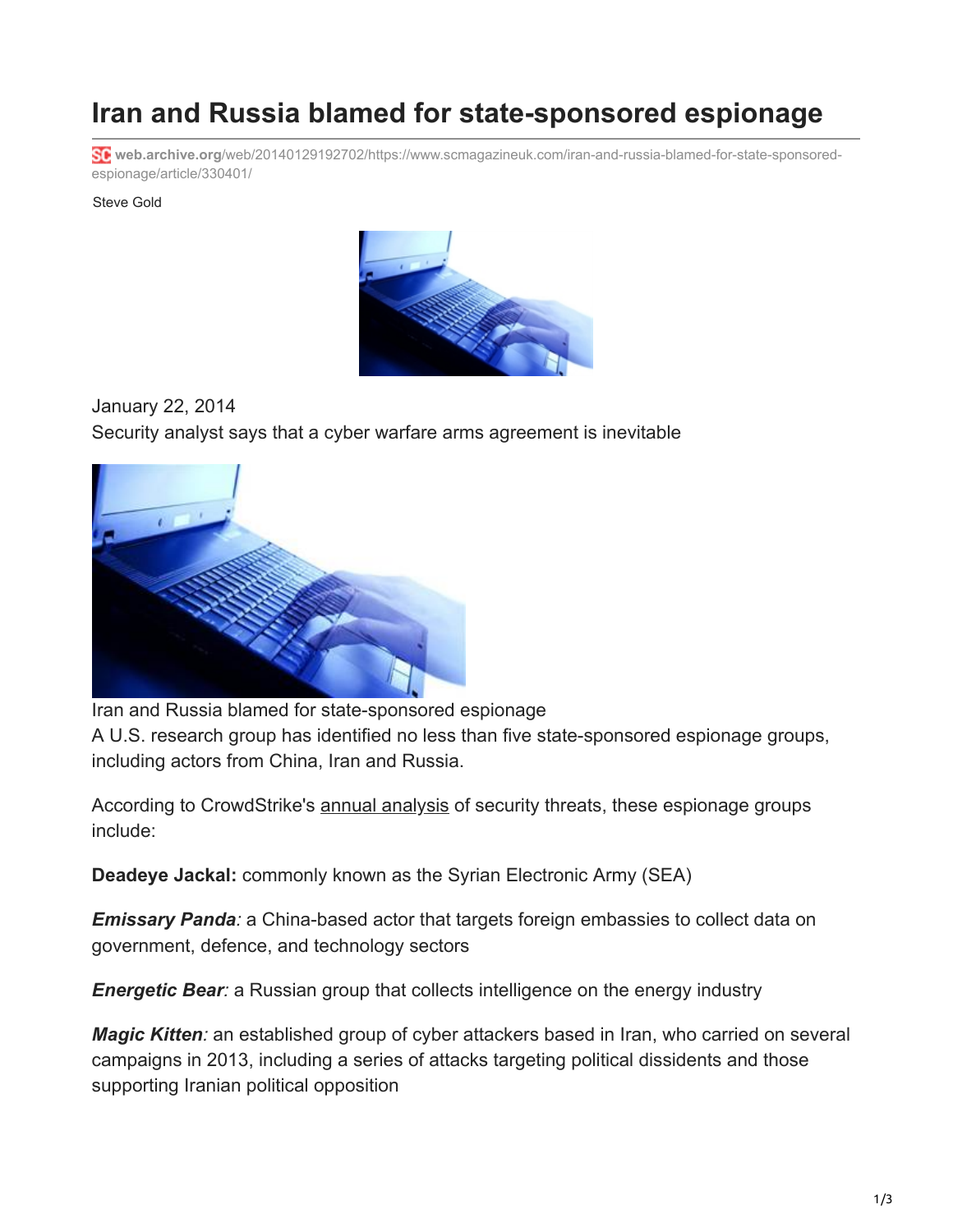*Numbered Panda:* a group of China-based attackers, who conducted a number of spear phishing attacks in 2013

Dmitri Alperovitch, CrowdStrike's CTO, says that the report seeks to explain the motivation and intent behind cyber warfare attacks originating from China, Iran, Russia and Syria, and focuses on what's most important – namely the adversary - rather than just the exploits they create.

This is, he explained, a major step in fighting cyber security threats on a new battleground identifying and defending against human adversaries, rather than simply trying to block malicious code.

The research firm's report says that Strategic Web Compromise (SWC) attacks have become a favourite attack vector of targeted attack groups originating from China and Russia, while the *Numbered Panda* group from China has been carrying out G20-themed spear phishing.

The Iran-based actor known as *Magic Kitten*, meanwhile, was spotted targeting prodemocratic activists as a precursor to the May 2013 Iranian elections, whilst the Russian *Energetic Bear* group was very active against Western energy sector targets.

*Emissary Panda*, which CrowdStrike defines as a Chinese nexus intrusion group, has been targeting foreign embassies to deliver malware in a SWC campaign.

The report highlights the Russians as being involved in the same type of state-sponsored attacks identified by Mandiant in its [2013 report](https://web.archive.org/web/20140129192702/http://www.scmagazineuk.com/mandiant-report-highlights-chinese-cyber-threat-of-apt1/article/280827/) on Chinese state-sponsored attack vectors.

"A recent investigation into the activity of a Russian-speaking adversary identified an actor whose services may have been acquired for specific operations on behalf of a nation-state customer," reads the analysis.

"This adversary has been involved in targeted activity for nearly a decade, but malware analysis showed significant similarities to known cybercrime activity utilising Sheldor and ZeuS malware."

"The combination of criminal and targeted activity suggests an adversary that conducts malicious activity on its own accord, possibly as part of a continuing criminal enterprise, and also at the direction of a government entity," it adds.

The report adds that the motivations of private entities that conduct operations in support of a nation-state may vary, but in certain circumstances, "it may be that a government will turn a blind eye to criminal activity if an actor will use its skills to further the state's interests."

In other attacks, CrowdStrike says that it may well be that the private entity is a company that sells its expertise and resources to its government, or to the governments of other countries.